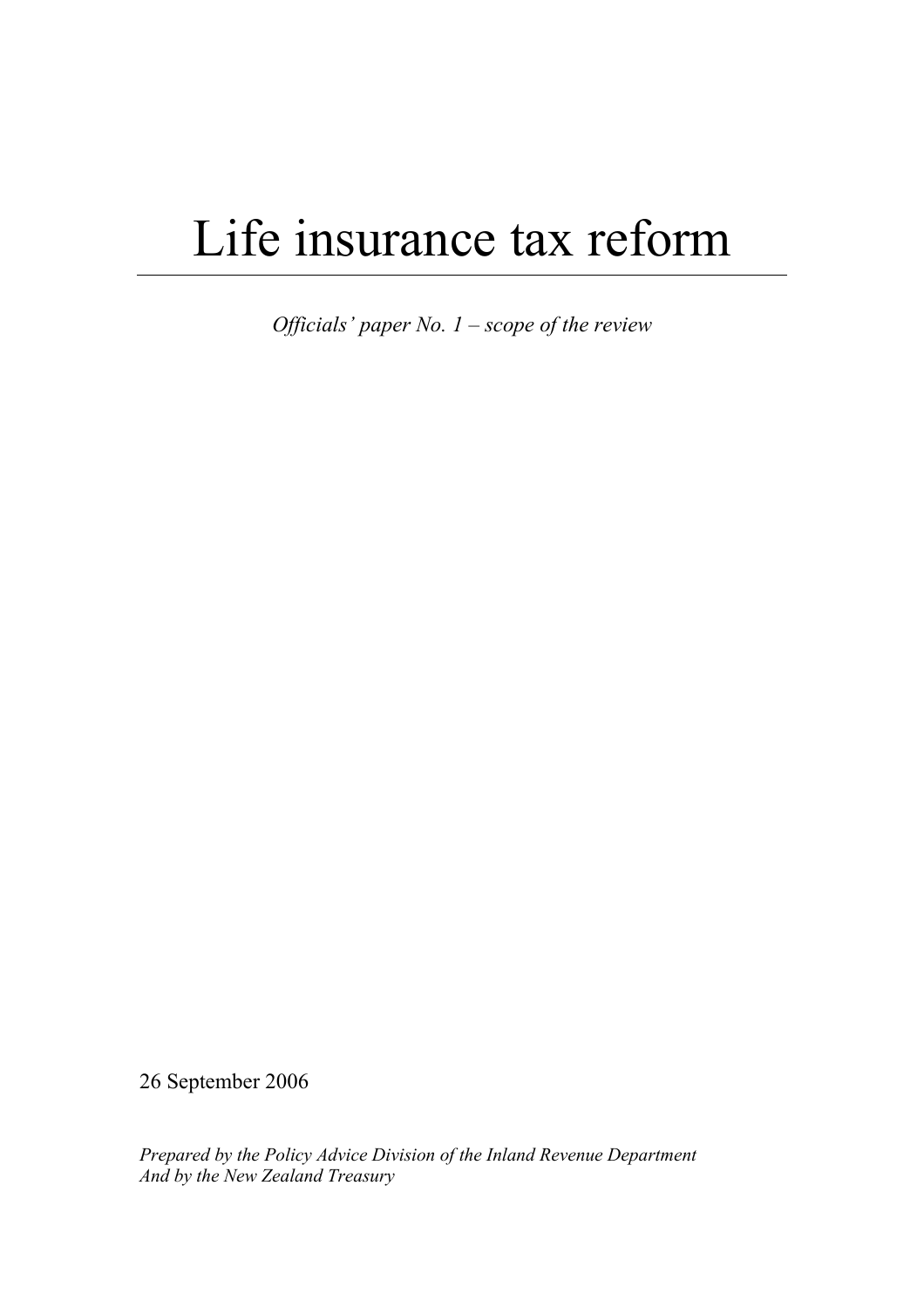First published in September 2006 by the Policy Advice Division of the Inland Revenue Department, P O Box 2198, Wellington.

Life insurance tax reform: Officials' paper No. 1 – scope of the review. ISBN 0-478-27141-7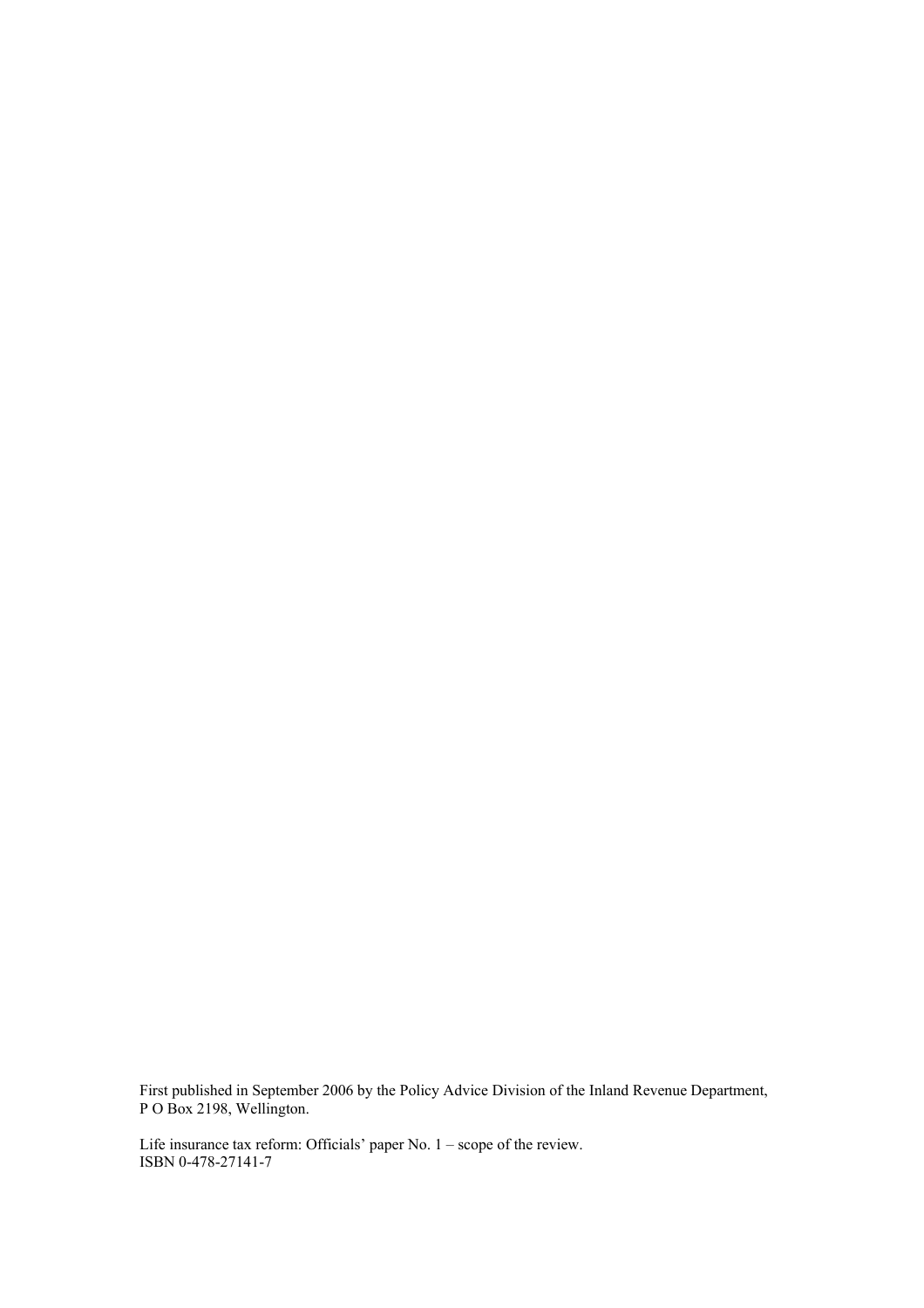# **CONTENTS**

| <b>INTRODUCTION</b>                          | 1              |
|----------------------------------------------|----------------|
| Objective of the life insurance tax review   |                |
| Timing                                       | $\overline{2}$ |
| Purpose of this paper                        | $\overline{2}$ |
| <b>OPERATION OF A LIFE INSURANCE COMPANY</b> | 3              |
| Introduction                                 | 3              |
| Products sold by life insurance companies    | 5              |
| Implications for life tax review             | $\overline{7}$ |
| <b>CURRENT TAX RULES</b>                     | 8              |
| Introduction                                 | 8              |
| Technical problems with current rules        | 9              |
| <b>TAXATION OF SAVINGS</b>                   | 10             |
| Introduction                                 | 10             |
| Investment return                            | 11             |
| <b>DESIGN OPTIONS</b>                        | 13             |
| Introduction                                 | 13             |
| Option 1                                     | 14             |
| Option 2                                     | 16             |
| Next steps                                   | 17             |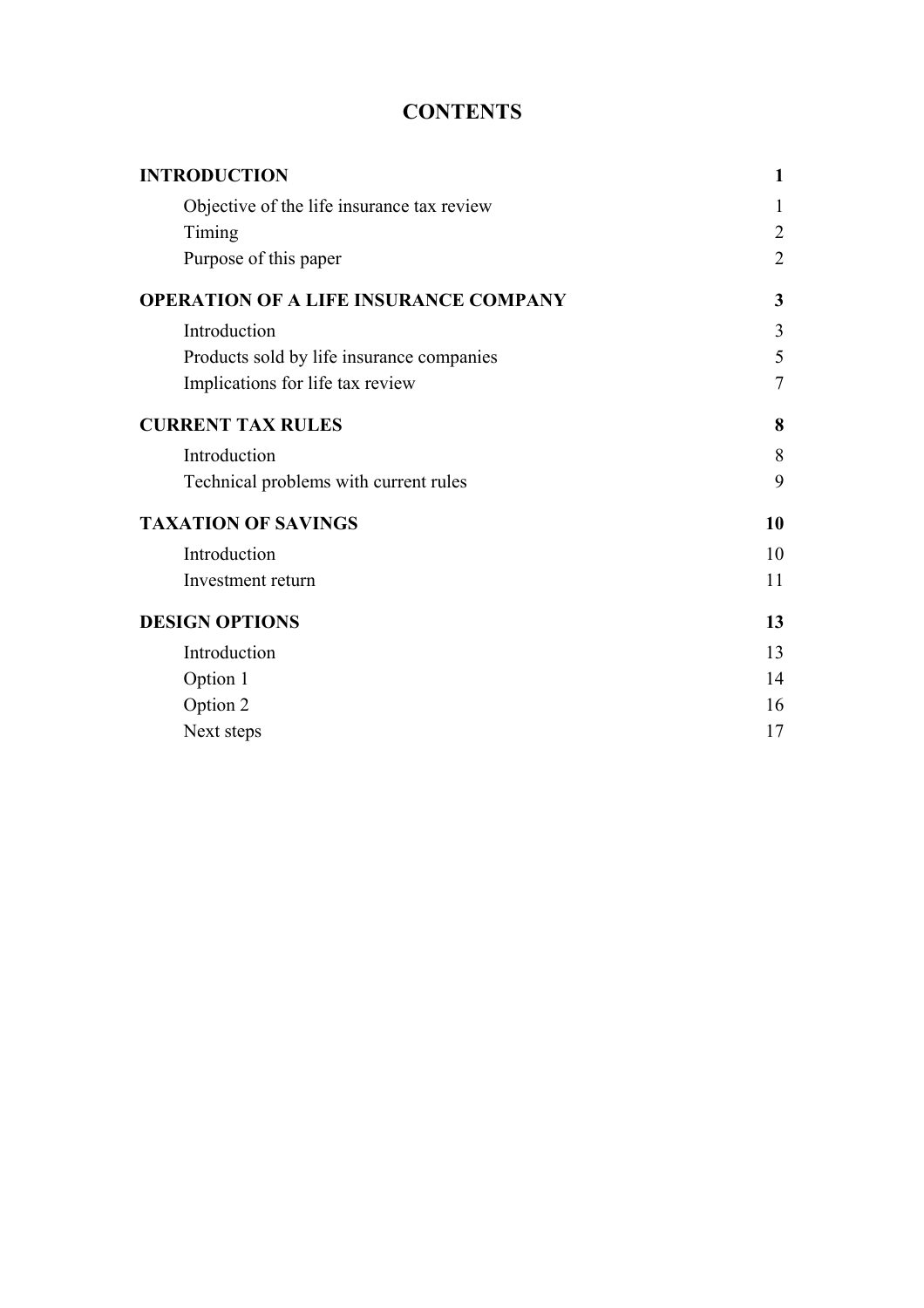# **LIFE INSURANCE TAX REFORM SCOPE OF THE REVIEW**

# <span id="page-3-0"></span>**INTRODUCTION**

#### **Objective of the life insurance tax review**

- 1. The business of life insurance is the assumption or transfer of risk from the policyholder to the life office. It is also financial intermediation, which is the management of someone else's money with the goal of increasing its value. Both of these activities have significant implications for the New Zealand economy and, as with any business, the tax rules under which the life insurance industry operates is a key determinant in its efficient operation – both for the taxpayer concerned and for the wider economy.
- 2. The ideal life tax system:
	- is transparent;
	- integrates as much as possible with actuarial and accounting principles:
	- is robust while being flexible enough to incorporate new ways of doing business;
	- minimises costs of compliance;
	- simplifies administration and collection of tax;
	- $imposes$  tax in the same way as comparable activities  $-$  the "neutrality" principle":
	- is equitable between shareholders in life offices, policyholders, and the government; and
	- reflects commercial reality.
- 3. The commercial, regulatory, accounting and savings environments have changed markedly since the current life tax rules were enacted in 1990. New products and ways of doing business have emerged and a number of apparent anomalies and inequities in the rules have been identified. The current rules are considered complex and expensive to comply with and administer. Furthermore, the proposed Portfolio Investment Entity (PIE) rules currently exclude life insurance and so, without some legislative action, those taxpayers who save via life insurance will be taxed in a way that is disadvantageous relative to other savings vehicles.
- 4. For these reasons, it is timely to review the principles governing life insurance taxation, with a view to designing tax rules that are closer to the "ideal" than the present rules are. Accordingly, on 17 August 2006, the Minister of Finance and the Minister of Revenue announced that such a review was to take place.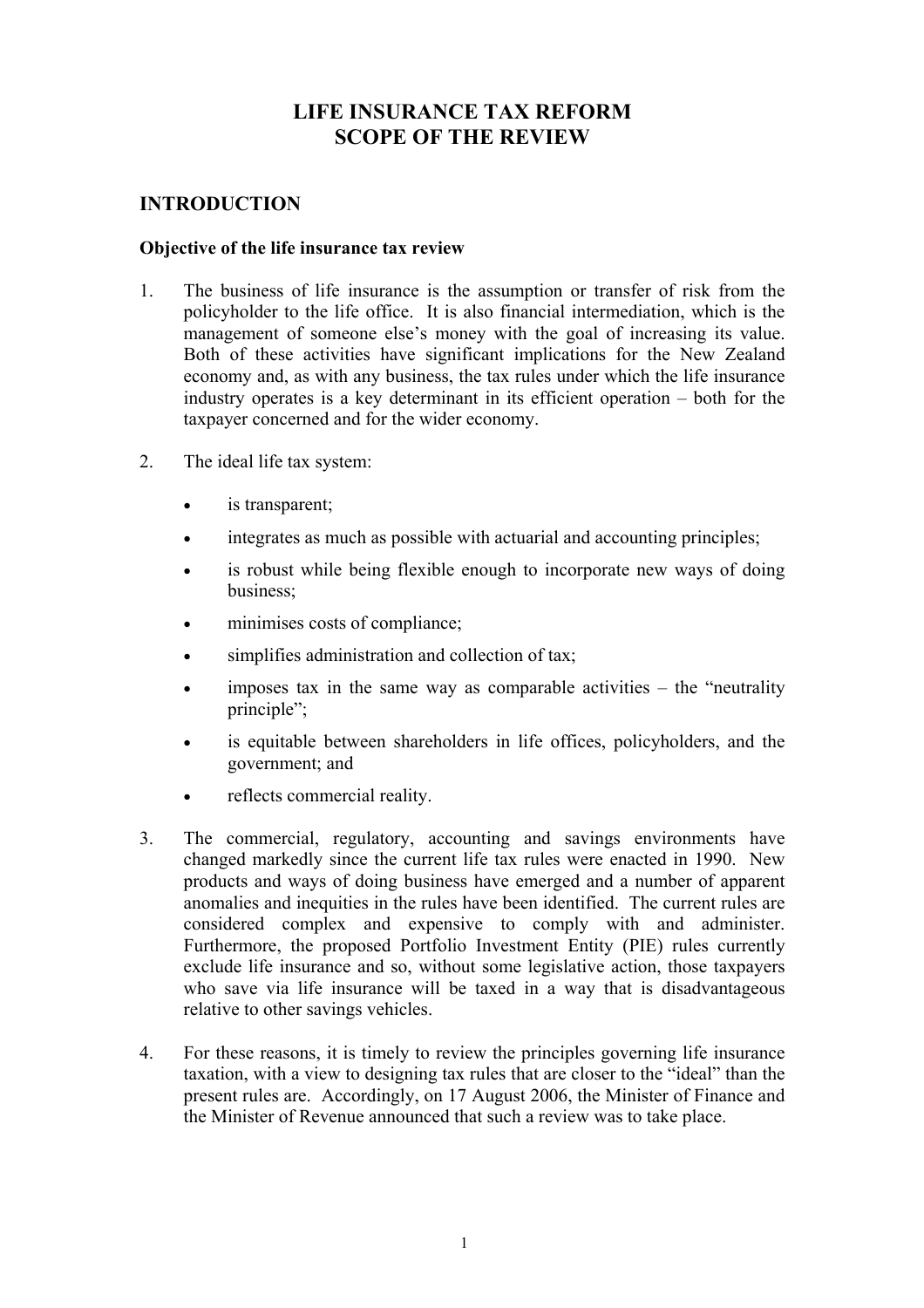- <span id="page-4-0"></span>5. **The review will focus on amending the "life insurance rules" contained in Subparts CR and EY of the Income Tax Act 2004 and the related provisions dealing with imputation credit accounts and policyholder credit accounts. This paper outlines the various issues involved in designing rules for the taxation of shareholders and policyholders in life offices and then sets out design alternatives as bases for discussion.**
- 6. While there are a number of corporate compliance issues that relate to the taxation of life insurance companies – such as thin capitalisation, the conduit tax rules and applicability of the consolidation rules, given the tight time frames involved, these matters will not be dealt with in the current review. The ultimate life tax rules that result from the review may have flow-on effects on other tax provisions, but they will be considered as they arise.

# **Timing**

- 7. Ensuring that life insurance is included in the PIE rules at the time of their proposed implementation date (1 October 2007) will require the relevant draft legislation to be included in the taxation bill planned for introduction in the first half of 2007. However, even if appropriate rules are included in that bill and have an effective date of 1 October 2007, because the legislation is unlikely to be enacted before 1 October 2007, life offices would have to take the commercial risk of changing products, IT and accounting systems and pricing on the basis of draft legislation.
- 8. Inclusion of changes in the early 2007 taxation bill is a "best endeavours" target, the achievement of which will largely rest on officials and the life industry agreeing with the policy and content of the rules by January 2007. Consequences of not meeting this deadline include delays in integrating life insurance with the PIE rules.

# **Purpose of this paper**

- 9. This paper presents a high-level discussion, written by policy officials, of the underlying issues facing life insurance tax and suggests some broad design options. It is designed to facilitate the consultation process, which is expected to be a dynamic and continuing one. Accordingly, officials welcome feedback on the paper, though formal written submissions are not required. It is expected that as discussion between officials and industry stakeholders develops, there will be further papers on specific issues.
- 10. Life insurance is a complex and arcane business in which, life insurers excepted, relatively few professionals and commentators specialise. As there are very tight time frames to meet legislative deadlines, the paper is focussed towards those with a specific interest in life insurance. Readers without a reasonably sound knowledge of life insurance tax and accounting may find some parts of this paper challenging.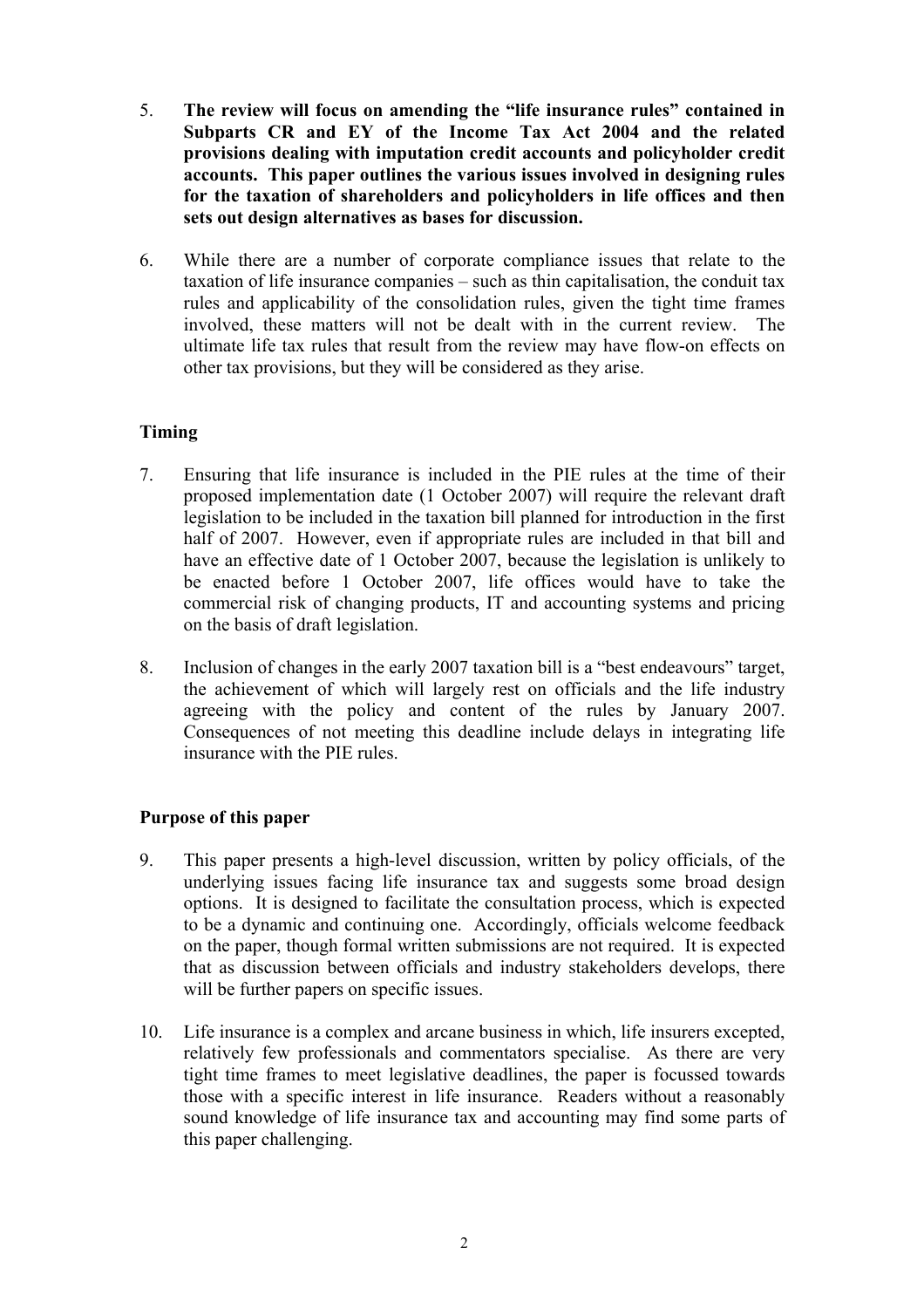# <span id="page-5-0"></span>**OPERATION OF A LIFE INSURANCE COMPANY**

#### **Introduction**

11. The taxation of life insurance covers a number of activities by (and also among) a variety of stakeholders. The modern life industry differs significantly from that existing in 1990, when the current tax rules were enacted. By way of background, therefore, it is useful to outline the various entities whose activities and relationships should be considered in the life tax review:<sup>1</sup>



# *Life offices*

12. Life insurance companies are companies that carry on a life insurance business and are registered under the Life Insurance Act 1908 to write life insurance policies. As at 1 July 2006, 44 entities had lodged deposits with the Public Trustee to be life insurers, though not all of them write life insurance policies for the public, while a small number are re-insurance companies.

<sup>&</sup>lt;sup>1</sup> The diagram is adapted from "Taxation of Life Insurance Companies" Module 1; ATO PDP(2003).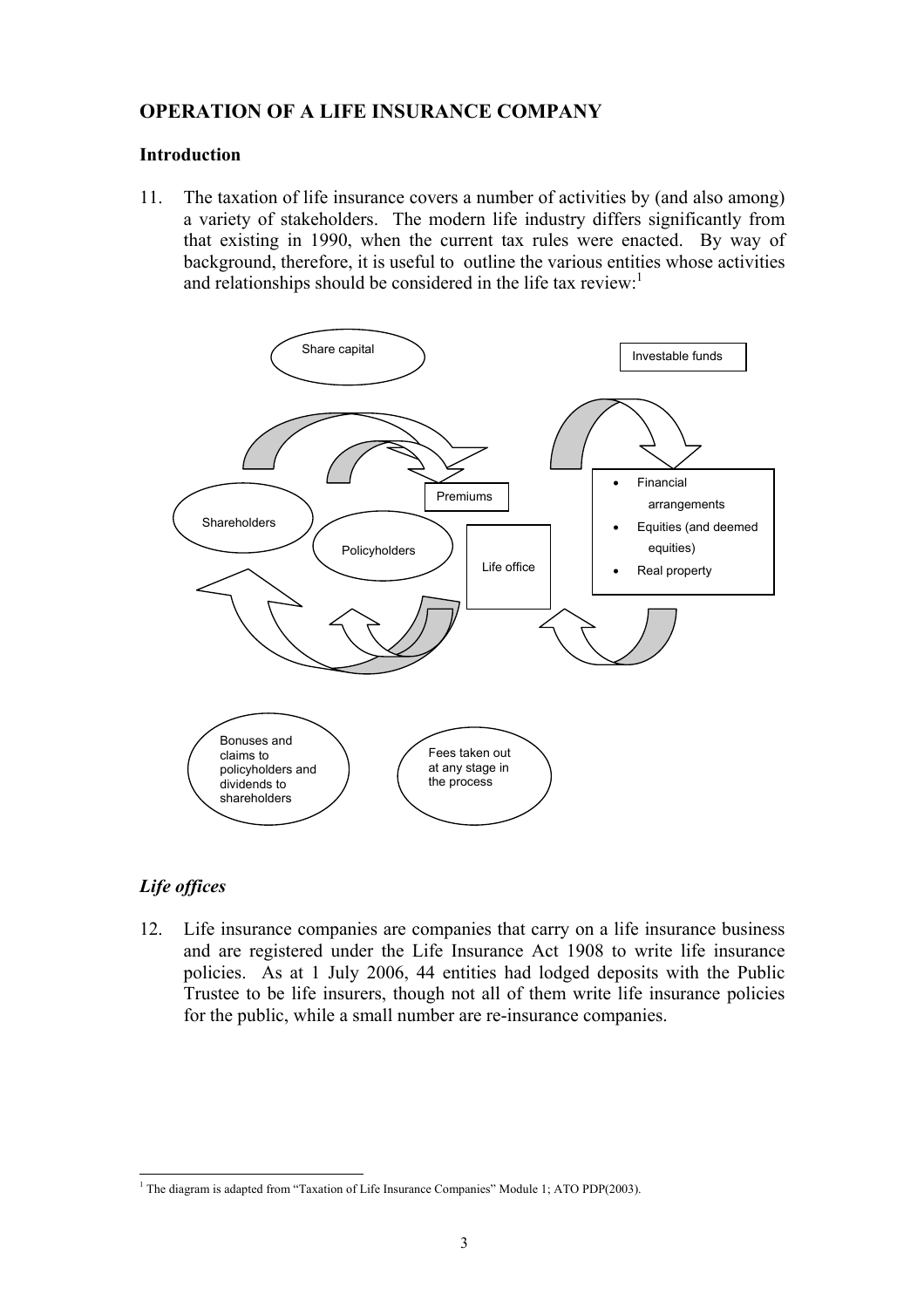13. A life insurance policy is a policy on the life of a person. A classic definition is:

*The contract of life [insurance] may be further defined to be that in which one party agrees to pay a given sum upon the happening of a particular event contingent upon the duration of human life in consideration of a smaller sum or certain equivalent periodical payment by another*. 2

- 14. A life insurer is distinguishable from a general insurer in that:
	- A general insurer will write a policy for a limited term, often one year.
	- At the end of the term the policy becomes due for renewal.
	- The insurer is not bound to renew, and if the risk is found to be unacceptable, the insurer can decline to renew.
	- On renewal, the insurer can alter the premium and terms of cover.

Life insurance tax rules have developed differently from those applying to general insurance. However, as discussed later, there is a degree of cross-over with general insurance in terms of products offered by life insurers.

- 15. A life office applies the money it receives from premiums:
	- to ensure it has sufficient amounts invested to meet future life policy liabilities (including income and disability claims);
	- to pay administrative expenses, including commissions to agents;
	- to pay bonuses to policyholders (though life offices often retain reserves from earnings in positive years in order to cover periods of negative earnings); and
	- to make a profit.
- 16. Fees and charges in a life office can take many forms and structures. They can be implicit (meaning they cannot be separately identified) or explicit. Premiumbased fees such as entry fees are deducted on payment.

# *Shareholders*

17. When the current life insurance rules were enacted, most of the large insurers in New Zealand were mutual entities – meaning they were owned by their policyholders, and premium contributions as well as retained investment income built up over the years contributed to the capital base of the life insurer. All of the large insurers are now limited liability companies (though some operate in New Zealand as branches of foreign companies), predominantly ultimately owned by foreign companies. Equity in the life insurer comprises shareholder equity, though IFRS 4 (at paragraph 4.1.2) notes that a life insurer will have policyholder equity if it has life insurance operations in a jurisdiction which permits retained profits to be unallocated between policyholders and

<sup>&</sup>lt;sup>2</sup> Bunyon C J (1914), *Law of Life Assurance* (5<sup>th</sup> Edition).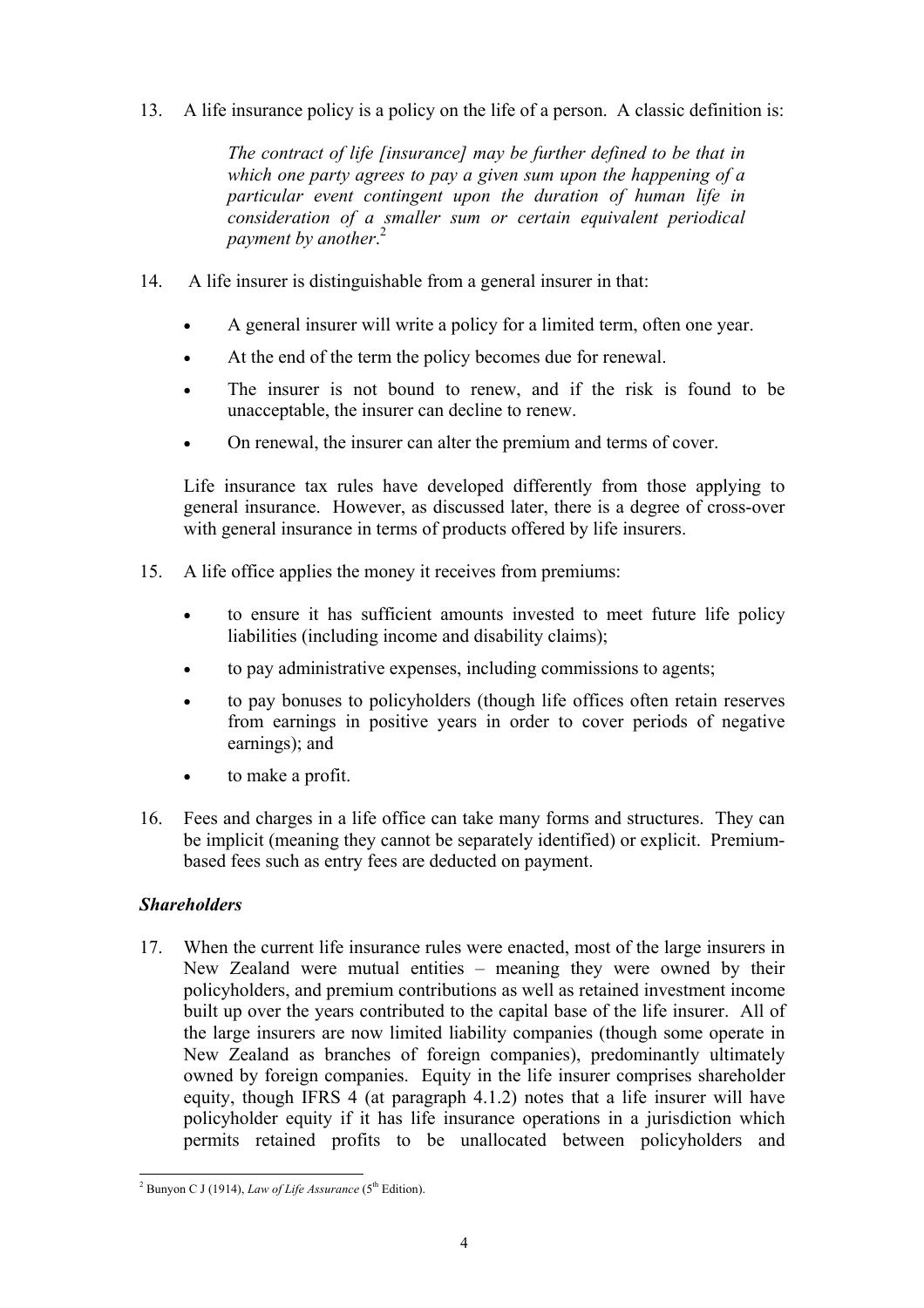<span id="page-7-0"></span>shareholders, and the policyholder's portion is yet to be determined. Many of the large life offices operate within financial services groups of companies that generally provide a wide range of savings products and, in some cases, general insurance. Some subsidiaries of banks are now involved in writing life policies. New Zealand and overseas trends indicate further consolidation of financial services providers.

#### *Policyholders*

- 18. The policyholder (insured) accepts a proposal by the life office by purchasing a policy. Depending on the terms of the policy, a policyholder may have the right to:
	- terminate the policy (or simply stop paying the premiums);
	- transfer the ownership of the policy to another party; and
	- receive benefits within the scope of the policy terms and conditions
- 19. The net assets of a life insurer are owned by the insurer, not the policyholder. The rights of the policyholder are by way of contract with the life insurer and do not extend to specific assets. The economic policyholder "ownership" rights in a non-mutual are generally reflected in "unvested policyholder liabilities". Nevertheless, many unbundled products give their policyholders rights to a group of assets which are very close to the right of beneficial ownership, and therefore pull back all investment profits
- 20. There are no accurate statistics for the number of policyholders in New Zealand. $3$

#### **Products sold by life insurance companies**

21. Life policies can be single premium contracts or regular premium contracts. Single premium contracts require one lump sum payment which is made at the beginning of the contract, whereas the regular premium contract requires consistent payment throughout the life of the policy. The regularity of the payment may vary from fortnightly to yearly premium payments.

l <sup>3</sup> For completeness, the other stakeholders in the life insurance relationship are as follows and, at this stage, are unlikely to be affected by the review:

<sup>•</sup> *Insurance agents*: Arrange policies between customer and the life insurance companies and receive a payment on commission for their services from the life insurance company. Common overseas are brokers who advise on and arrange insurance cover for clients and are paid commission by their clients.

<sup>•</sup> *Regulatory bodies*: These are a number of bodies used to regulate life insurers including:

<sup>–</sup> Insurers carrying on insurance in New Zealand are required to lodge a monetary deposit with the Public Trustee.

<sup>–</sup> The primary supervisory role is the Government Actuary, who is part of the Insurance and Superannuation Unit of the Ministry of Economic Development.

The industry is represented by the Investment Savings and insurance Association of New Zealand (ISI).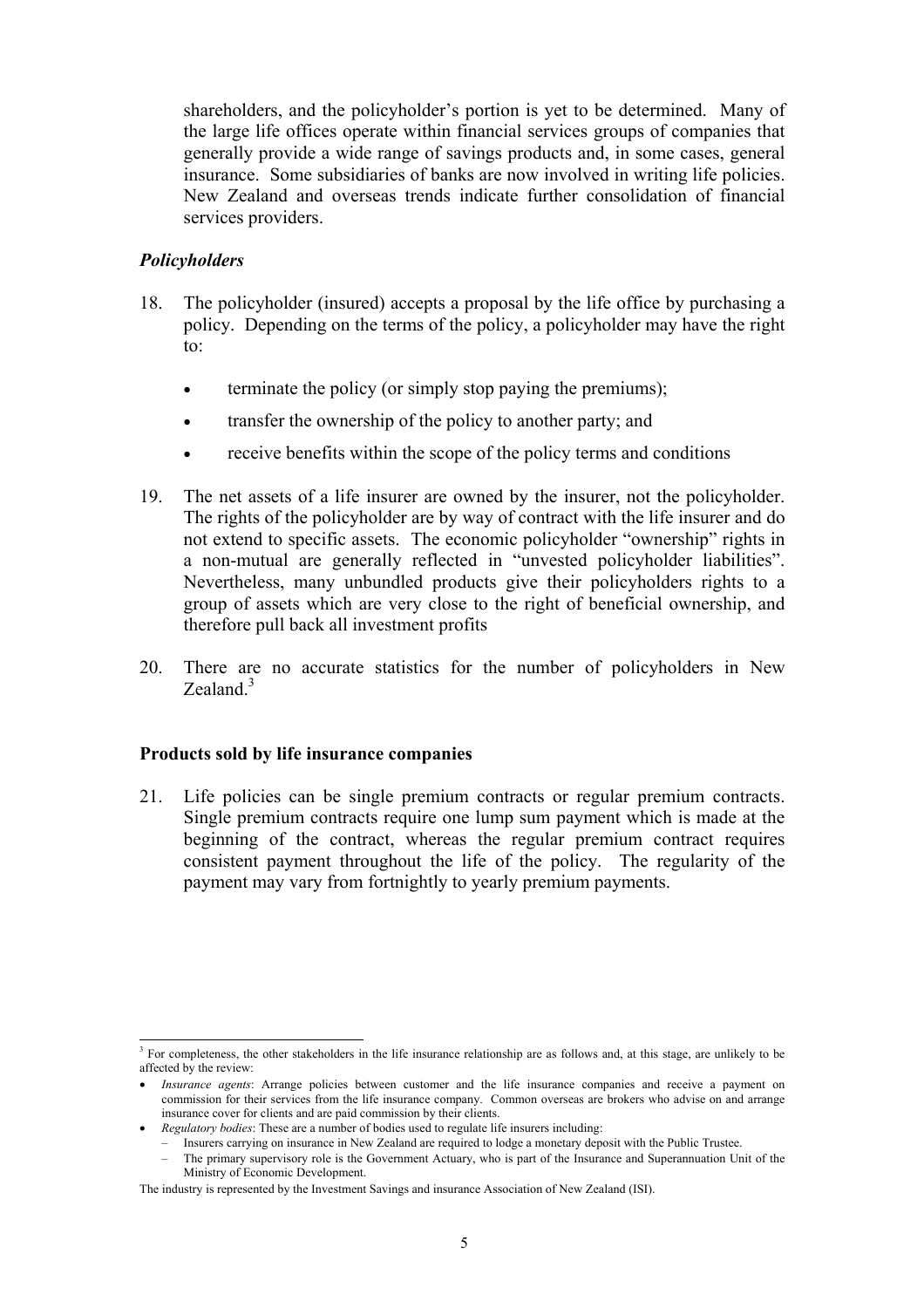- 22. In discussing the common types of products sold by life insurance companies it is important to keep in mind that:
	- Not every life insurance company will offer every product described here.
	- With competition, the industry is continually evolving with regards to the development of products.
	- While the following descriptions seem to distinguish clearly between different product types, in reality, the boundary lines are often blurred. Hybrids of two or more products are common.
- 23. The following is a list of some of the different types of products sold by life insurers. They can be broken down into pure risk products and those that include a savings element:

#### *Risk with savings element*

- **Whole of life insurance** The policy guarantees payment of the sum insured, while also providing a share in the life office's profits. The policy can be cashed in or surrendered before maturity, although the time when the policy is cashed in will determine what amounts are received (which are generally at the discretion of the insurer). Premiums are level throughout the life of the insured. When the policy is a participating policy (see paragraph 24), the holder is entitled to bonuses that add to the amount of the benefit and are also received on death or maturity of the policy.
- **Endowment insurance** These have features similar to those of a whole of life policy but the sum insured is payable upon the survival of the insured life to a certain age or date, or upon prior death. As with whole of life policies, there is considerable actuarial involvement as a result of the interplay between the insured's mortality and investment return.
- **Investment bonds** These provide a savings vehicle in an accumulationstyle product, either with capital guarantees for both the accrued balance and the declared interest, or backed by equity assets.
- **Unit-linked policies** These generally provide a savings vehicle in which the policyholder shares directly in returns of the asset pool, with no guarantee of performance. As such, the investment risk is borne by the policyholder rather than the life insurance company. The appeal to the policyholder is that he or she can benefit in a transparent way from the investment returns while having life cover. The appeal to the insurer is that it ties up less equity and resources than traditional policies do. In some countries whole of life policies are unit-linked.
- **Annuities –** These allow policyholders to draw down on their retirement savings by paying a large sum to the life office upfront and then receiving regular payments until they die. In many ways, they are the opposite of a policy offering life cover.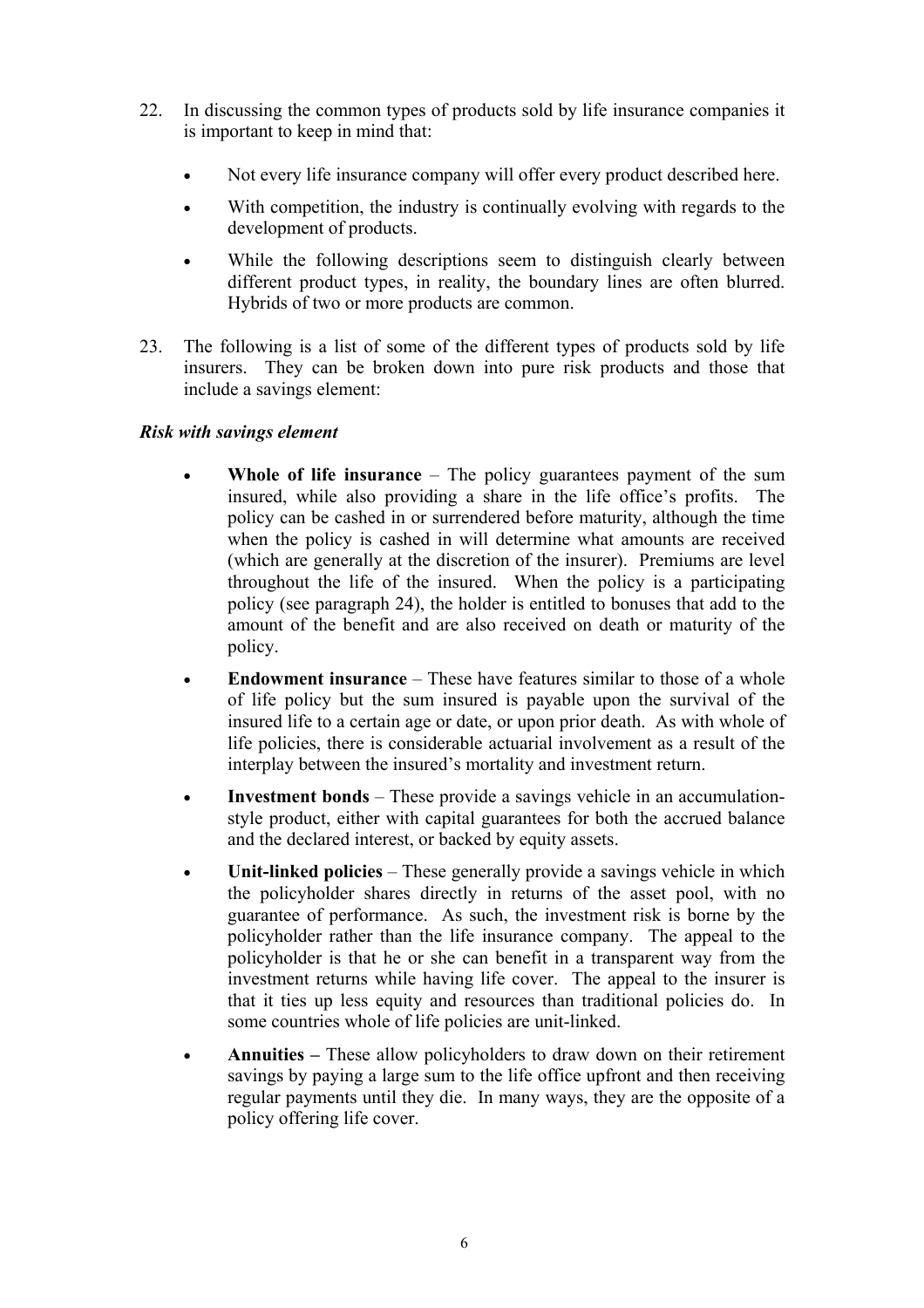#### <span id="page-9-0"></span>*Risk (generally no savings element)*

- **Term-life insurance** The sum insured is payable only if death occurs during a specified period of time. Premiums rise with age.
- **Trauma insurance policies** This is a product that provides cover in the event of a certain trauma (such as a severe accident or a specified medical condition).
- **Disability insurance** This is an income or lump sum benefit based on insured's normal income in the event of a defined permanent or temporary disability
- 24. A common way of describing life products is whether they are participating or non-participating policies. A participating policy (also known as a "with profits policy") is a policy entitled to participate in distributions of profit – as most whole of life and endowment policies are. Conversely, a non-participating policy (also known as a "without-profits policy") does not participate in distributions of profit, examples being term life insurance and most unit-linked policies.
- 25. Until the 1980s, the most common products offered by life insurance companies were the traditional whole of life and endowment products,. Since the current life rules have been in operation, term insurance business has increased from being less than 10 percent of total industry premiums to now over 50 percent.
- 26. This relative decrease of traditional policies and increase in risk insurance arises for several reasons. Traditional policies are in "sunset mode" with little (and for some companies, no) new business being written. Generally, New Zealanders' debt levels have increased, and term insurance covers this increase (though, it has to be said, not to the levels of other countries). Product development driven by consumer demand for greater clarity in life insurance products and a desire to unbundle, or split out, the various risk, savings and expenses components of a contract have resulted in several new types of products – for example, combining life protection with income or disability insurance.
- 27. Financial services companies also "cross-sell" products to achieve similar or (because of a more competitive commission structure) more efficient savings packages. For example, a customer could purchase term insurance and also contribute to a unit trust or superannuation scheme as an alternative to saving via a traditional life policy.

# **Implications for life tax review**

28. If life insurance was to be taxed in the same way as other New Zealand businesses, premiums would be taxable income, net investment earnings taxable income and claims deductible expenses. Under such rules a deduction is not usually allowed for reserves and provisions unless they meet strict conditions that have been set out in case law. Tax would be applied at the corporate rate against the net result.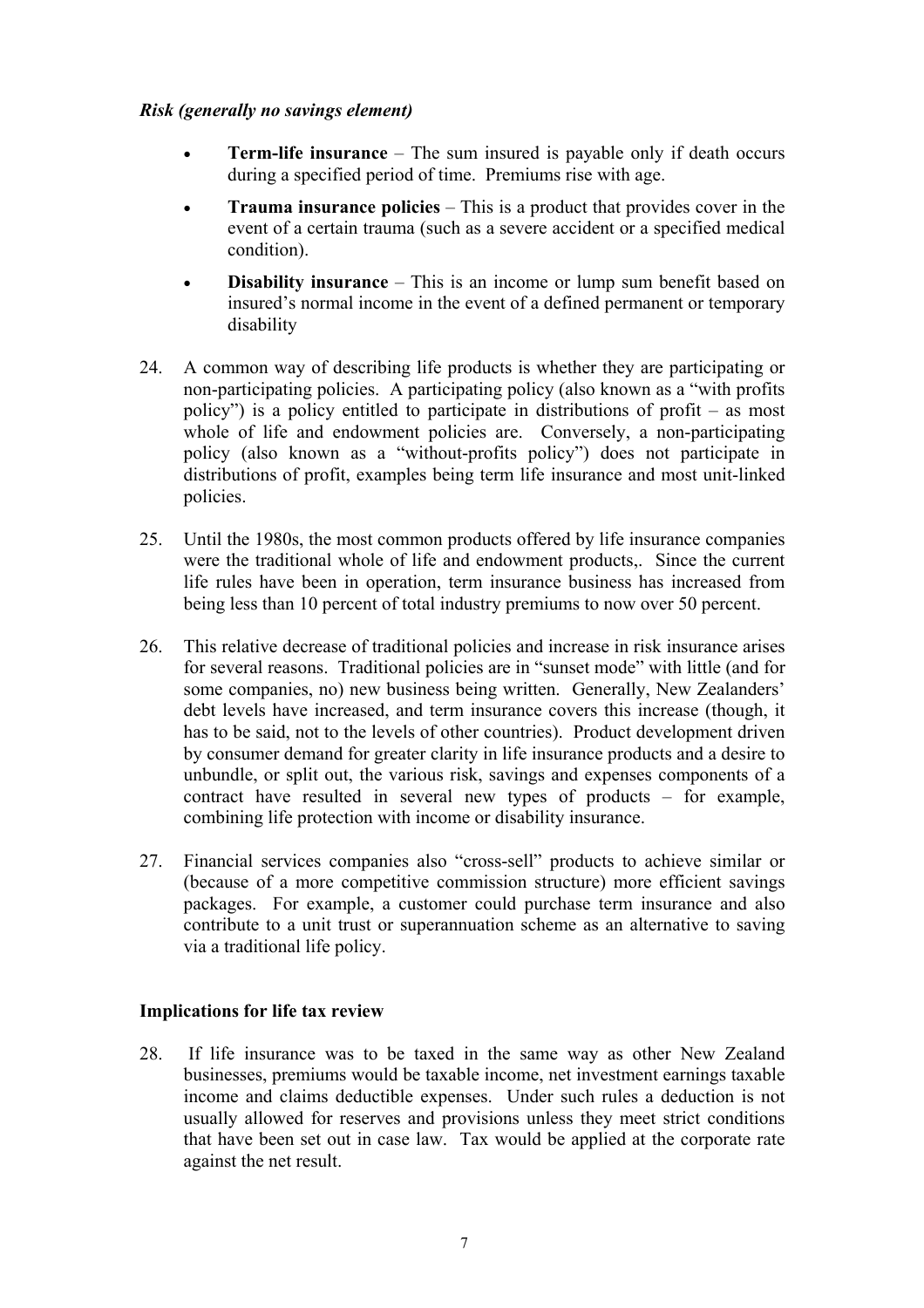- <span id="page-10-0"></span>29. This simple relationship cannot be applied to life insurance, however. The longterm nature of most policies makes it difficult to match income and expenses appropriately. In addition, tax needs to be paid not only on income generated by the life office on behalf of shareholders, but also in respect of income attributable to policyholders. There are difficulties in determining the relevant mix of savings return, savings and risk intermediation, and risk pooling (all of which can give rise to income) that is inherent in a life policy. And when taxing policyholders, consideration has to be given as to the appropriate rate. For example, traditional product policyholders tend to be overly represented in the age group of those retired or approaching retirement, and hence are typically at the 21% effective marginal tax rate.
- 30. How New Zealand currently deals with the tax issues is discussed in the next section.

# **CURRENT TAX RULES**

#### **Introduction**

- 31. The current life insurance tax rules are based on the company tax model and aim to tax the shareholder income and policyholder income in a life office on a consistent basis. The "life office base" (LOB) is directed at the income of the life insurer (and also a re-insurer) as a whole (that is, both shareholder and policyholder). It consists of gross income (including realised gains on equities and other property but not premiums from policyholders or life reinsurance claims) *less* expenses (with the exception of reinsurance premiums and claims credited to policyholders) *plus* underwriting income. Underwriting income arises from three sources:
	- profit on mortality;
	- profit on termination risks; and
	- premium loading (to reflect underwriting expenses and profit) deemed to be 20 percent of the net cost of pure risk insurance and 1 percent of reserves released on death in the case of life annuities.
- 32. Formulas for these three items are laid down in legislation, and although there is scope for actuarial judgement, Inland Revenue and members of the life industry agreed to a common reserving basis in 2002, in respect of the elements of the formulas related to the reserve.
- 33. Income accruing to policyholders is taxed to the life insurer on a proxy basis under the policyholder base (PHB) and is calculated by a formula equal to the increase in Reserves *plus* Benefits paid *plus* Underwriting income *less*  Premiums. The tax base is grossed-up by (1- the LOB tax rate) to arrive at the before-tax amount necessary to provide the after-tax benefit implicit in the policy. Tax paid on the LOB generates imputation credits which can then be used to meet the PHB liability (thus avoiding double taxation) or as tax credits on dividends paid to shareholders.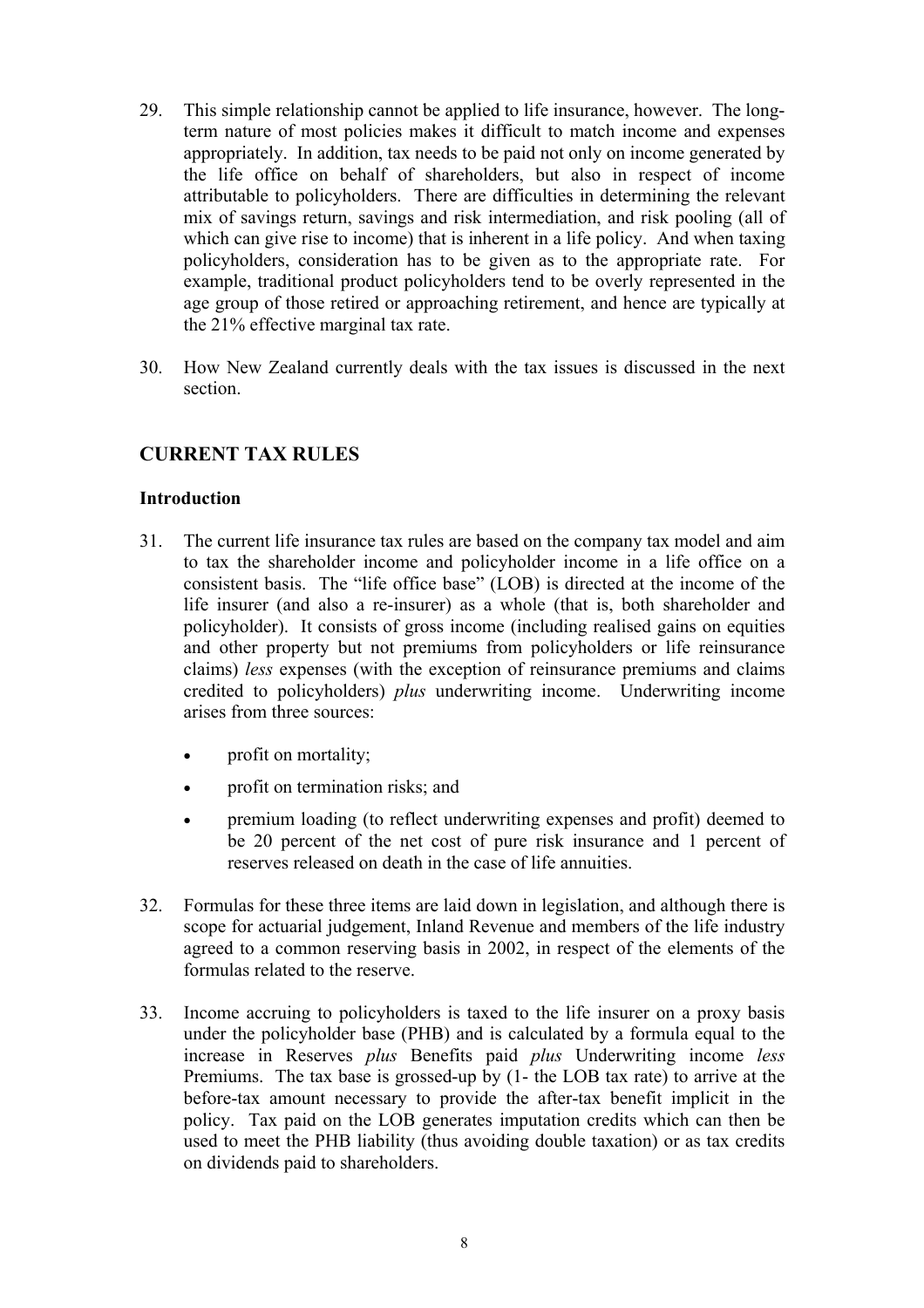<span id="page-11-0"></span>34. The current rules have some theoretical appeal as they tax underwriting income and savings income on an accruals basis and are arguably more efficient, for example, than taxing on a payments (claims) basis, as occurs in the United States. However, the system is actuarially complex and involves high compliance and administrative costs. There is not a full transparency with the insurer's financial accounts, and a number of technical weaknesses with the rules have been identified over the years. The life insurer as proxy for the taxation of investment income on behalf of policyholders is also not wholly consistent with current policy settings.

#### **Technical problems with current rules**

#### *Definition of "life insurance"*

- 35. "Life insurance" is defined in section EY 8 of the Income Tax Act 2004. The general inclusion provisions that benefits provided be contingent upon the death or survival of one or more human beings are derived from case law on the meaning of "life insurance". Excluded are some forms of sickness or accident insurance relating to death from specific causes.
- 36. The trend in life insurance products is to combine many features, such as income protection, accident insurance and disability insurance; it is therefore difficult to determine whether the products are life insurance or general insurance or a financial arrangement, or a combination of all three. It is not sound policy to have different tax treatments for similar products based on artificial and arbitrary legislative distinctions. The life insurance rules should provide the appropriate tax environment for current and potential "mixed" products.

#### *Underwriting income*

- 37. This problem arises as a result of the premium loading content of underwriting income. Premium loading is intended to bring to tax the profit (net of expenses), being the amount of the premium not expected to be paid out as a claim. Because of the difficultly in identifying the "risk" premium, the premium loading was calculated on a proxy basis of 20 percent (other than for life annuities) of the expected claims, regardless of the risk and savings components of the particular policy. The 20 percent rate represents a "loss ratio" (claims  $\div$  premiums) of 83.3 percent, and so 16.7 percent of the premium is accrued to cover expenses and life office profit. This was generally appropriate at the time when the rules were enacted but may not reflect current reality when for a pure risk product (term insurance) the average industry loss ratio is possibly much lower.
- 38. The current premium loading has resulted in tax losses bring generated in both the LOB and PHB for profitable business. In fact, under the relevant formula, greater profitability (through lower than the expected level of claims implicit in the premium loading formula) results in greater tax losses.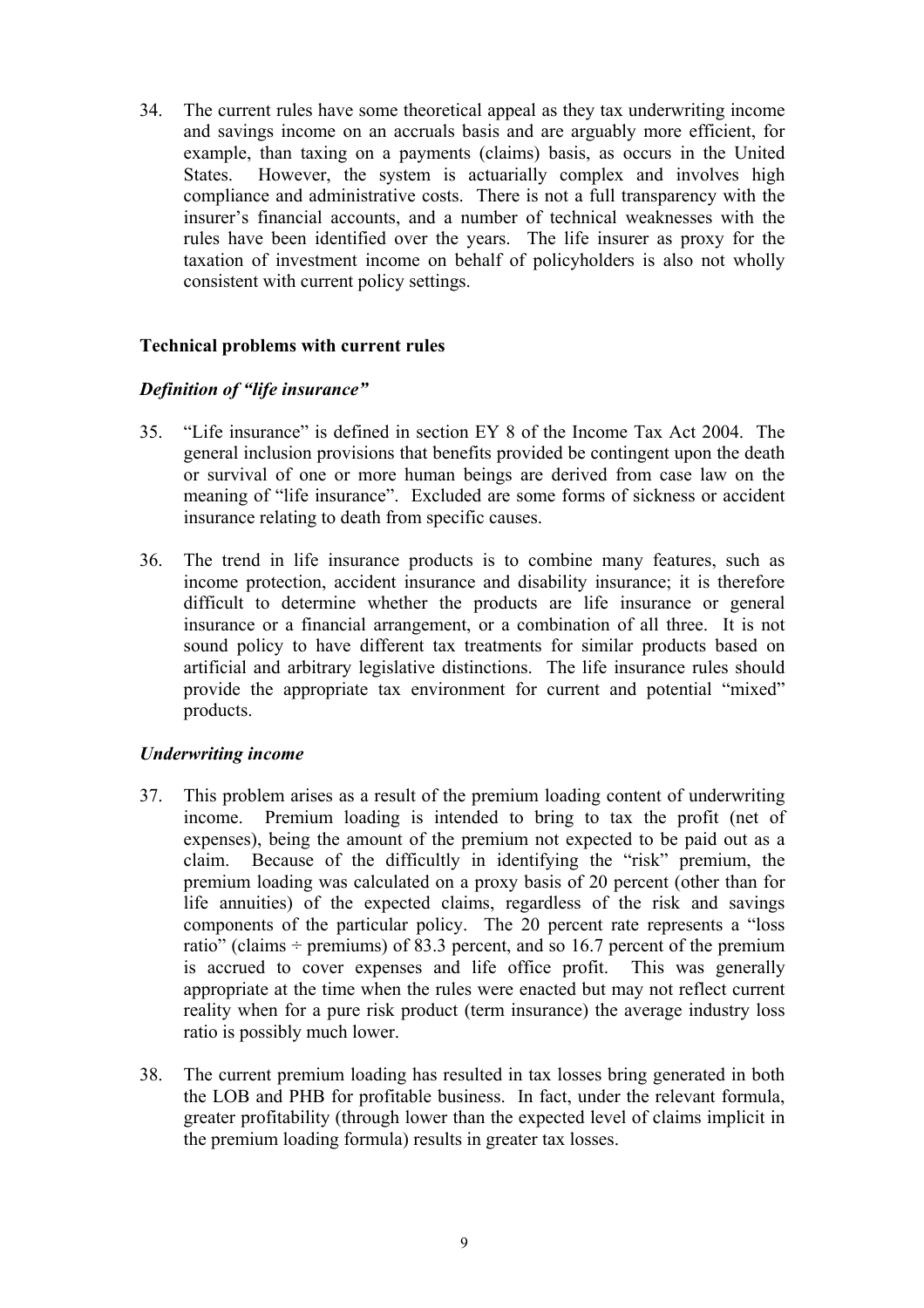# <span id="page-12-0"></span>*Annuities*

39. The annuity market, while well developed overseas, is very small in New Zealand. A major impediment is that the majority of potential annuitants are on a 21% effective tax rate rather than 33%. Therefore the product is not perceived to offer value for clients.

# *Home equity release*

- 40. Home equity release products (also known as reverse annuity mortgages) are annuities for life, with the premium being due at the end of the term. The PHB tax calculation effectively treats annuity payments as taxable income on derivation, and the full premium payment, when made, is a tax deductible expense. The wait for the premium following the eventual sale of the house is likely to be 10 to 20 or more years, and the deduction is therefore likely to create a taxable loss that cannot be carried back.
- 41. Some commentators have argued for a diverse home equity release market to provide financial choices that are readily available in comparable countries. Removing the tax disadvantages of such products may encourage the private sector to offer them.

#### *Imputation credits*

- 42. The policyholder credit account (PCA) does not have any shareholder continuity requirements, whereas the imputation credit account (ICA) does. A life insurer who is about to undergo loss of credits because of a continuity breach, such as purchase of the shares in the company, can survive the breach by transferring credits from the ICA to the PCA. This also applies to any consolidated or group ICA credits transferred to a consolidated PCA.
- 43. There does not appear to be a policy problem to the extent the credits represent tax paid on policyholder funds, as the tax paid is effectively a proxy for tax paid by the policyholders, who themselves are not associated with each other or the company (provided it is not a mutual). However, there are arguments going either way whether life insurers should be able to shelter credits arising from tax on shareholders income from continuity breaches.

# **TAXATION OF SAVINGS**

# **Introduction**

44. The PHB taxes unrealised gains on the basis that because all investments are held on revenue account, the LOB and PHB should, over time, equate when gains are eventually realised (after allowing for the timing effects of bonuses, and allocation of profit to shareholders). However, direct investors are not taxed on unrealised gains on directly held non-foreign investment fund equity investments, and are taxed at their marginal tax rate, not at a proxy rate of tax.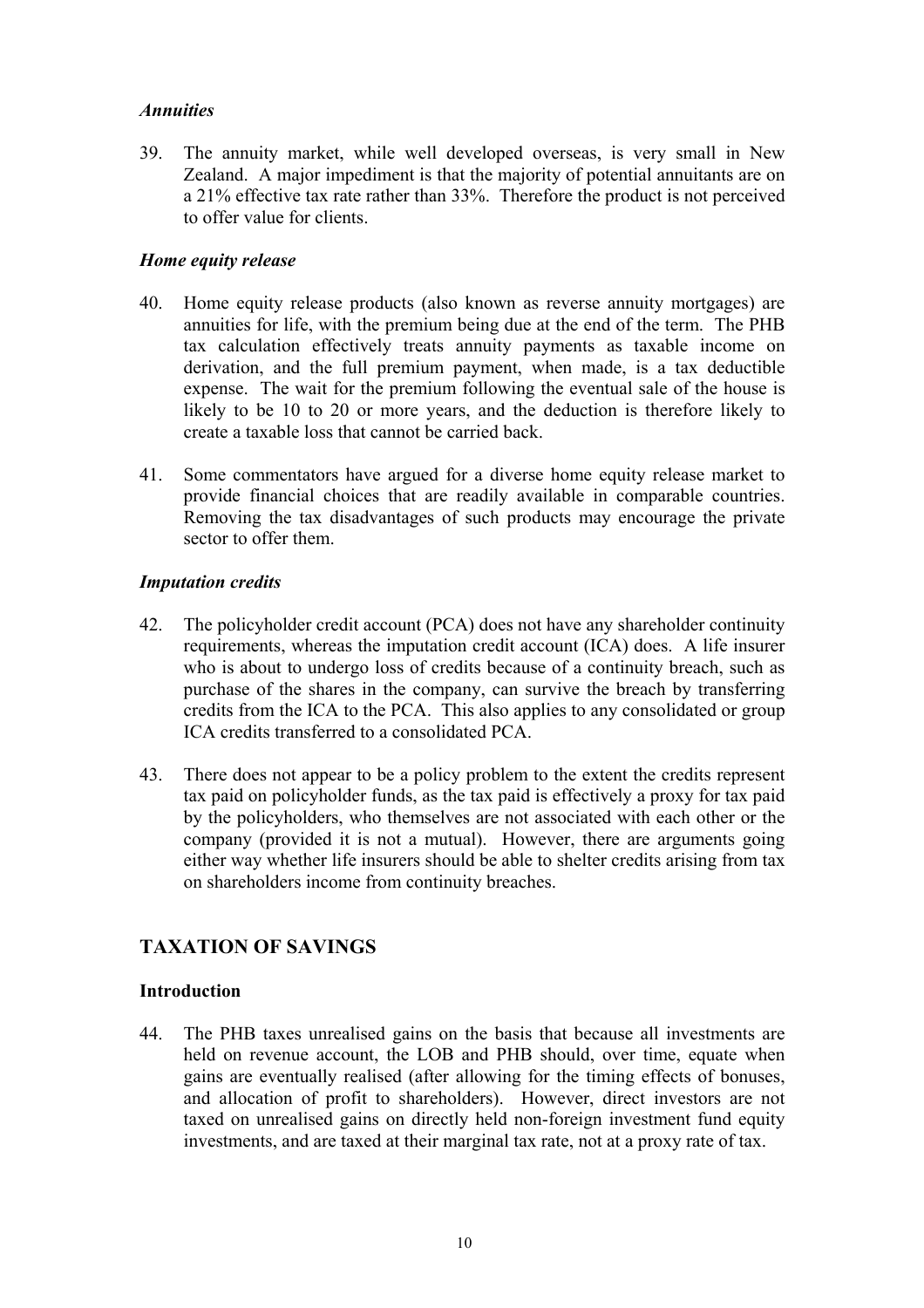<span id="page-13-0"></span>45. The proposed PIE rules, which seek tax neutrality for investors between direct investments and intermediated savings vehicles, currently exclude life insurance. The life industry is concerned that if life insurance products are not put on the same taxation footing as other savings vehicles, policyholders will surrender life insurance savings-type policies and not necessarily invest the proceeds in other savings products**.** 

#### **Investment return**

- 46. The investment return credited to policyholders that results from the payment of premiums in excess of claims and other costs can be referred to as "inside buildup".<sup>4</sup> The life insurer invests cash from premiums to match the nature and duration of the liability – for example, long-term liabilities are matched with long-term assets.
- 47. The savings component in participating policies earns an "implicit" return. Inside build-up is substantial in whole of life policies and endowment plans, and some term life insurance can also have inside build-up as a result of pre-funding of benefits. Inside build-up is less of an issue for policyholders who receive an "explicit" return, such as returns from certain non-participating policies.
- 48. The current rules levy tax on investment income in the hands of the insurer for predominantly practical reasons. However, taxing the policyholder on income as it accrues is the theoretically correct approach.
- 49. The issue is how to integrate life office investment income into the PIE rules when the income arises from unit-linked and non-unit-linked policies. From a tax policy perspective, these types of products should not have different tax outcomes in the hands of the investor, even though from a practical perspective, there are many difficulties.

#### *Unit-linked policies*

50. About 20 percent of total policyholder assets in New Zealand life offices are held in unit-linked policies. Although there are many variations, in practice, unit-linked policies are generally pooled in a manner similar to that of unit trusts. The premium purchases units in an unfixed fund, the unit price of which is recalculated each business day to reflect the investment performance of the assets in the fund. Accordingly, the value of the units can rise and fall, and the investment performance is not guaranteed. The life company is remunerated by a fee which is commonly included in the unit price calculation or, in some cases, by cancelling units.

 4 An algebraic formulation of inside build-up is described in *Taxing Insurance Companies* OECD Tax Policies Studies No.3 at page 83.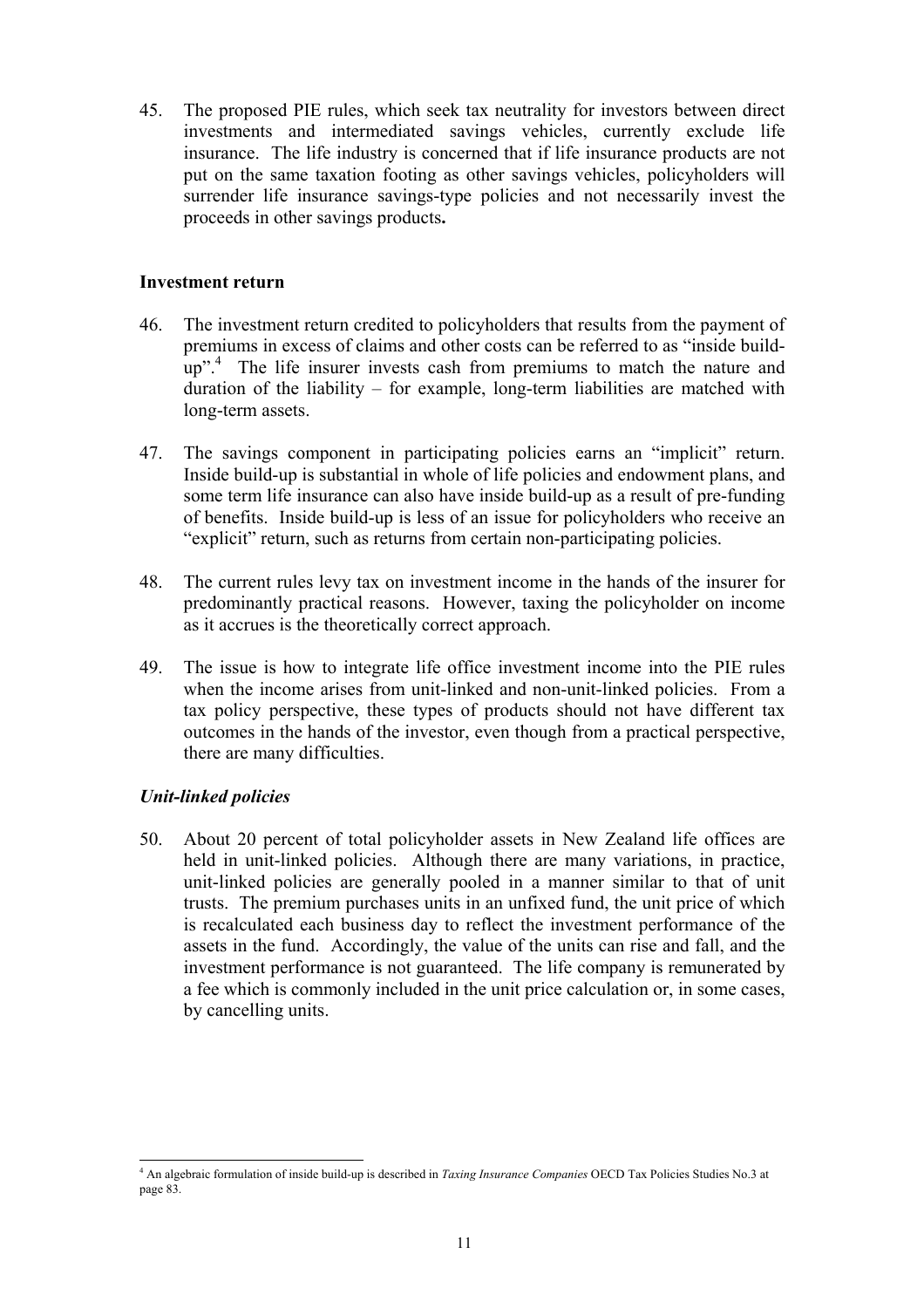51. In previous meetings with officials, industry representatives have argued that there is effectively a transparency between the actual performance in the unitised fund and tax paid, and that the investment income can be traced to individual policyholders. The ISI and some life offices have suggested to officials that unit-linked funds can therefore be relatively easily integrated into the PIE rules.

# *Non-unit-linked policies*

- 52. Traditional life policies have no direct mechanical relationship between the benefits paid to any policyholder and the income and gains accruing to the life office over the duration of the policy. While it is possible eventually to identify the total investment return attributed to a particular policyholder, it is not possible to know how it is made up, or in which particular years it accrued. A life insurer may distribute retained profits to policyholders by means of a reversionary bonus. This bonus is a guaranteed addition to the policyholder sum insured. In addition, terminal bonuses may be received on death or maturity of the policy. In practice, though, earnings on an investment fluctuate widely. Accordingly, if all earnings were to be distributed as a bonus in the year they were earned, the life insurer would find itself losing heavily in times of negative returns. As a result, life insurers "smooth" returns to policyholders by retaining revenue from earnings in positive years in order to cover periods of negative earnings.
- 53. Also, in the early years of the policy, the premium in excess of the cost of pure insurance can cover only a part of the expenses, mainly commissions, of the policy. Accordingly, the insurer must use some of its surplus to pay the agent. The insurer borrows funds from the policyholder and its shareholders/ participating policyholders so that it can pay for the commission. It expects to recover that surplus with interest through future premium receipts and then to begin to build up capital with respect to the policy.
- 54. These timing issues create difficulties for the computation of the life insurer's policy reserve. This is a measure of the life insurer's future liability with respect to its life insurance policies, determined at the end of the current accounting year and requiring a comparison of the present valuation of future liabilities with the present value of future premium receipts. In terms of the benefit and premium components, the life insurer must use mortality rates to estimate the probability of death each year under the policy. It is more difficult to estimate the future income to pay future benefits.
- 55. Annual quantification of a policyholder's investment income therefore effectively requires knowledge of the benefit held on behalf of the policyholder, and the invested portion of premiums received for each policy, whether unbundled or not. This may prove to be a difficult and expensive task.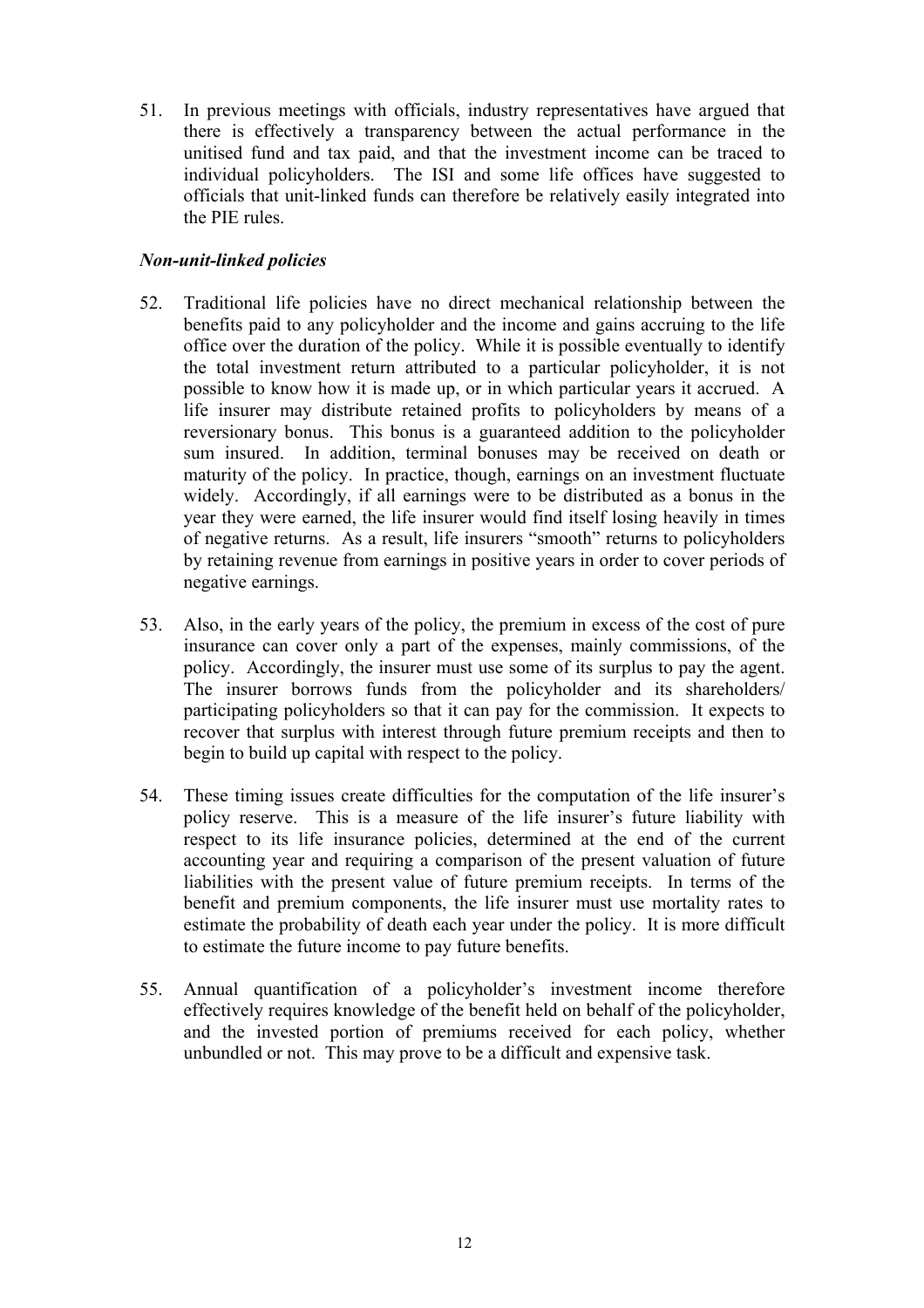# <span id="page-15-0"></span>**DESIGN OPTIONS**

#### **Introduction**

- 56. In making a case for tax reform of life insurance, this paper has highlighted the following:
	- Life insurance products are becoming more, rather than less complex.
	- The current rules overtax some aspects of life insurance business and undertax others.
	- The taxation treatment of the savings component of life insurance is inconsistent with the policy underlying the taxation treatment of other entities that carry on similar business.
- 57. The major reforms therefore have to:
	- ensure that risk business is taxed on a basis that is not inconsistent with similar businesses – for example, general insurers; and
	- integrate savings income into the PIE rules.
- 58. The key to achieving the policy intent is to effectively segregate various types of insurance business within the life company, to ensure taxation of those different businesses at the appropriate (or most practically appropriate) rate and to the account of the appropriate person. Note that this is a function for tax purposes only. It does not and should not impinge on the commercial operation of the life business, and hence on its non-tax regulation.
- 59. If we consider the life tax rules of other OECD countries, while there are obviously many permutations, there are two broad design options that we can draw on.<sup>5</sup> The first taxes a life office on its full underwriting income and as a proxy for policyholders on their investment income. The current New Zealand LOB/PHB methodology is an example and is therefore the starting point for discussion. The other option leverages off the new life insurance financial accounting standards. Both options assume that the current tax treatment of recipients of life insurance benefits (including exclusion from gross income where applicable) will continue to apply.
- 60. **The options discussed here are high-level approaches to possible ways of taxing life insurance business and are provided to form the basis for discussion and debate. The options should not be considered as viable tax legislation at this stage, and they require considerable refinement before they can be subject to the ordinary tax policy review process. Neither option at this stage is preferred or endorsed by Inland Revenue and the Treasury. Other options that may emerge from the discussion will also be considered.**

<sup>&</sup>lt;sup>5</sup> A third broad option, which involves concessionary treatment of particular aspects of life office and/or policyholder taxation, is outside current policy settings and so is not considered.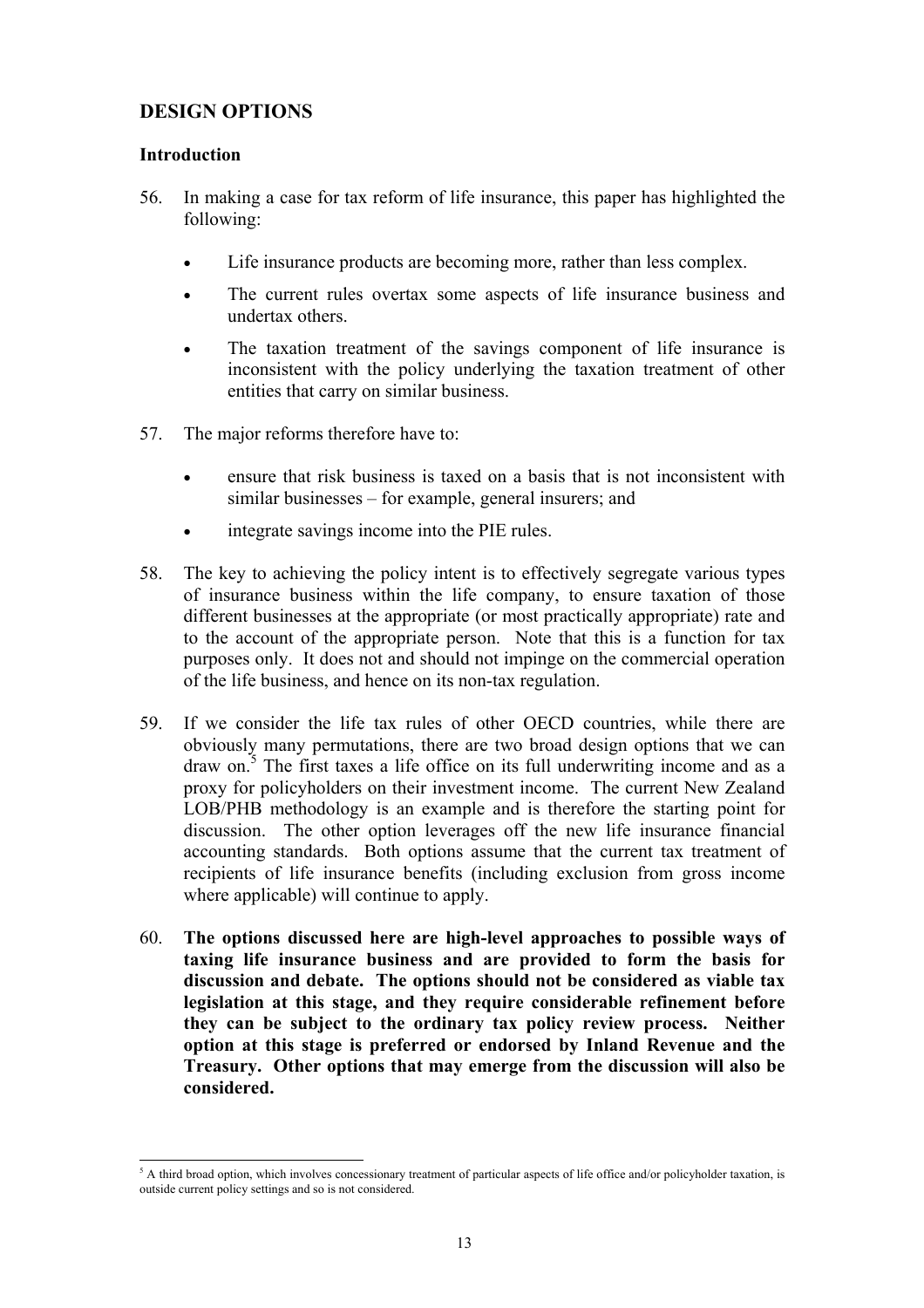# <span id="page-16-0"></span>**Option 1**

#### *Proxy basis*

- 61. Under this option, the current LOB/PHB rules will be maintained but amended to deal with the issues discussed earlier, including:
	- Determining if the definition of "life insurance" is still appropriate. One alternative is to make the definition of "life insurance business", "insurance contract" and "life insurance contract" (with related definitions) consistent with the accounting definitions under IFRS.<sup>6</sup>
	- Establishing premium loading at a realistic level.
	- Possibly to resolve the home equity release problem, the actuarial reserves in respect of any policy at any time will never be less than any surrender or discontinuance value.
	- Integrate unit-linked savings products and investment bonds into the PIE rules (although this will be on an elective basis), whereby realised Australasian equities gains, together with any relevant adjustments to other investment income, will be excluded from tax under the LOB. Adjustments to the PHB will ensure no claw-back of the tax benefits. The shareholder portion of investment income is excluded from these adjustments. Tax on the attributed income will be paid by the life office on behalf of individuals at their marginal rate (as with PIEs, to a maximum of 33%).
	- Non-unit-linked products need to be integrated into the PIE rules. The way to achieve this however, appears problematic.

 6 A "life insurance business" is defined in IFRS 4 as "all life insurance contract and life investment contract business conducted by a life insurer" A "life insurance contract" means as an insurance contract or a financial instrument with a "discretionary participation feature" issued by a life insurer. A "discretionary participation feature" is a contractual right to receive, as a supplement to guaranteed benefits (benefits to an investor or policyholder that are not at the discretion of the life insurer), additional benefits:

<sup>–</sup> that are likely to be a significant portion of the total contractual benefits;

<sup>–</sup> whose amount or timing is at the discretion of the issuer;

<sup>–</sup> that are based on either performance of a pool or type of contract; or realised/unrealised investment returns; or the financial performance of the life office, fund, or other entity that issues the contract.

An insurance contract is defined as "a contract under which one party (the insurer) accepts a significant insurance risk from another party (the policyholder) by agreeing to compensate the policyholder if a specified uncertain future event (the insured event) adversely affects the policyholder". The insurance risk has to pre-exist the contract and not be financial in nature. In IFRS 4, financial risk is defined as "the risk of a possible future change in one or more of a specified interest rate, financial instrument price, commodity price, foreign exchange rate, index of prices or rates, credit rating or credit index or other variable, provided in the case of a non-financial variable that the variable is not specific to a party to the contract."

A contract must involve significant risk transfer in order to be classified as an insurance contract. Therefore, for instance, there is an insurance risk when the benefits payable on death (insured event) are significantly higher than the benefit payable on surrender or maturity in a life insurance contract.

A "life investment contract" means any contract issued by a life insurer that is not an insurance contract and with a few other exemptions (contained in paragraph 4 of IFRS 4).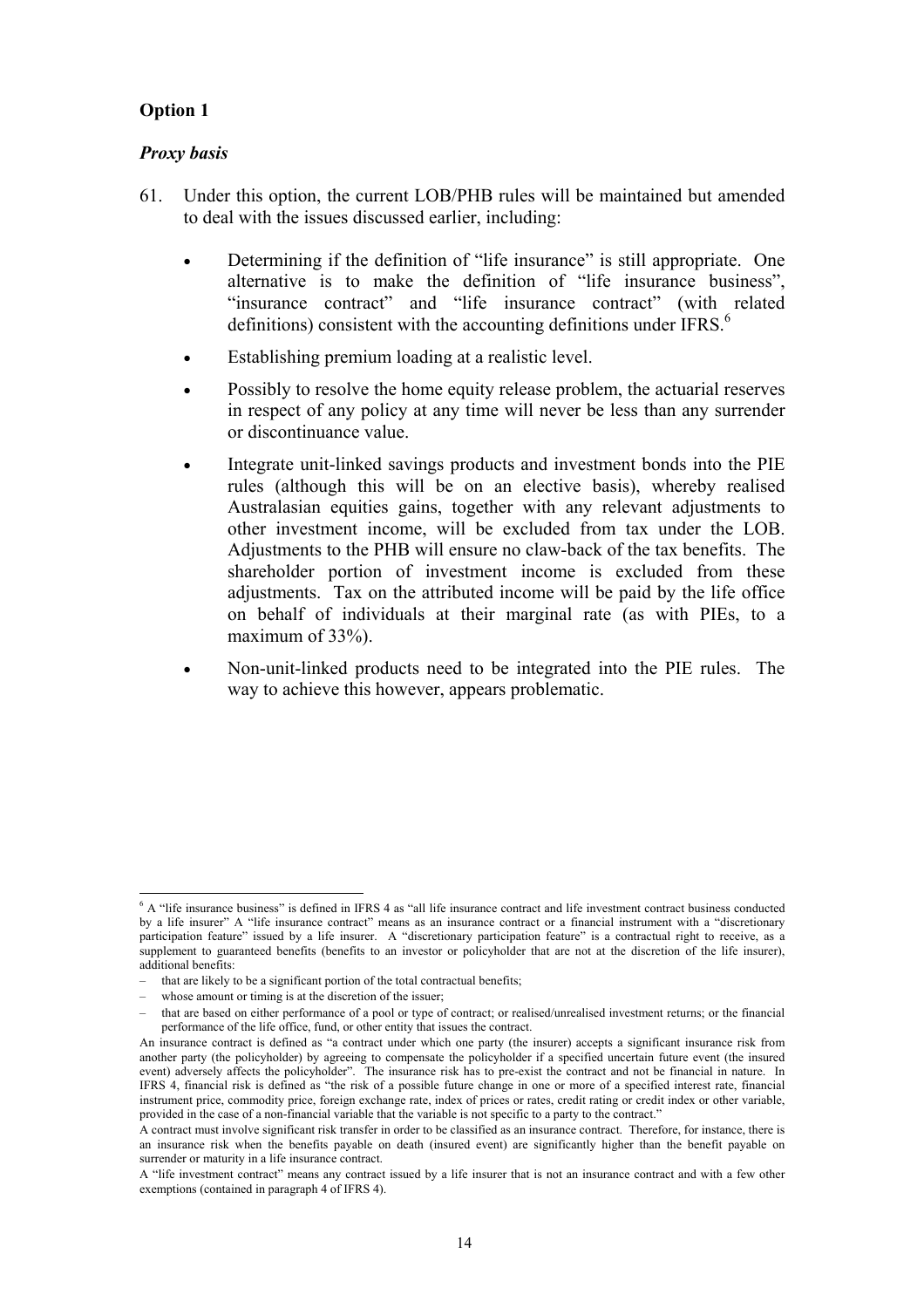- 62. The advantage of maintaining the LOB/PHB methodology is that it is reasonably well understood by life companies and practitioners. Furthermore, maintaining its framework should minimise transitional requirements relative to other more radical reforms. The actuarial reserving calculations (supported by a uniform methodology such as the 2002 Agreement), with the proposed adjustments, may result in a more accurate reflex of taxable income than, arguably does reliance on pure accounting standards.
- 63. Disadvantages are that it entrenches a tax system which is not directly related to the actuarial and accounting output of the life company and so lacks transparency. The actuarial complexity may be increased by the PIE inclusion (including the income allocation between shareholders and policyholders). A method has to be determined to attribute non-unit-linked investment income equitably to individual policyholders. Also, the taxation of risk products can be seen as ad hoc "band-aid" solutions and may leave the door open for anomalies to arise in the future.
- 64. Without in any way wanting to limit discussion, we are interested in receiving feedback on the following questions:
- 1. What features of unit-linked policies might complicate inclusion in the PIE rules and how can these complications be dealt with? For example, how would switching and early termination fees be accommodated in calculating a policyholder's attributed income?
- 2. For non-unit-linked savings policies, is it feasible both technically and practically – under current actuarial and accounting principles to attribute income to an individual policyholder? Consider factors such as:
	- allocation between shareholders and policyholders; and
	- how to allocate "smoothed" income to individual policyholders.

 If the answer is "No", then are there any pragmatic alternatives, which, although not fully attributing income, give policyholders similar tax benefits to what they would receive under the PIE rules (or different tax consequences to that which they would receive under the current rules)?

3. What are the implications for the industry if non-unit-linked policies cannot integrate with the PIE rules?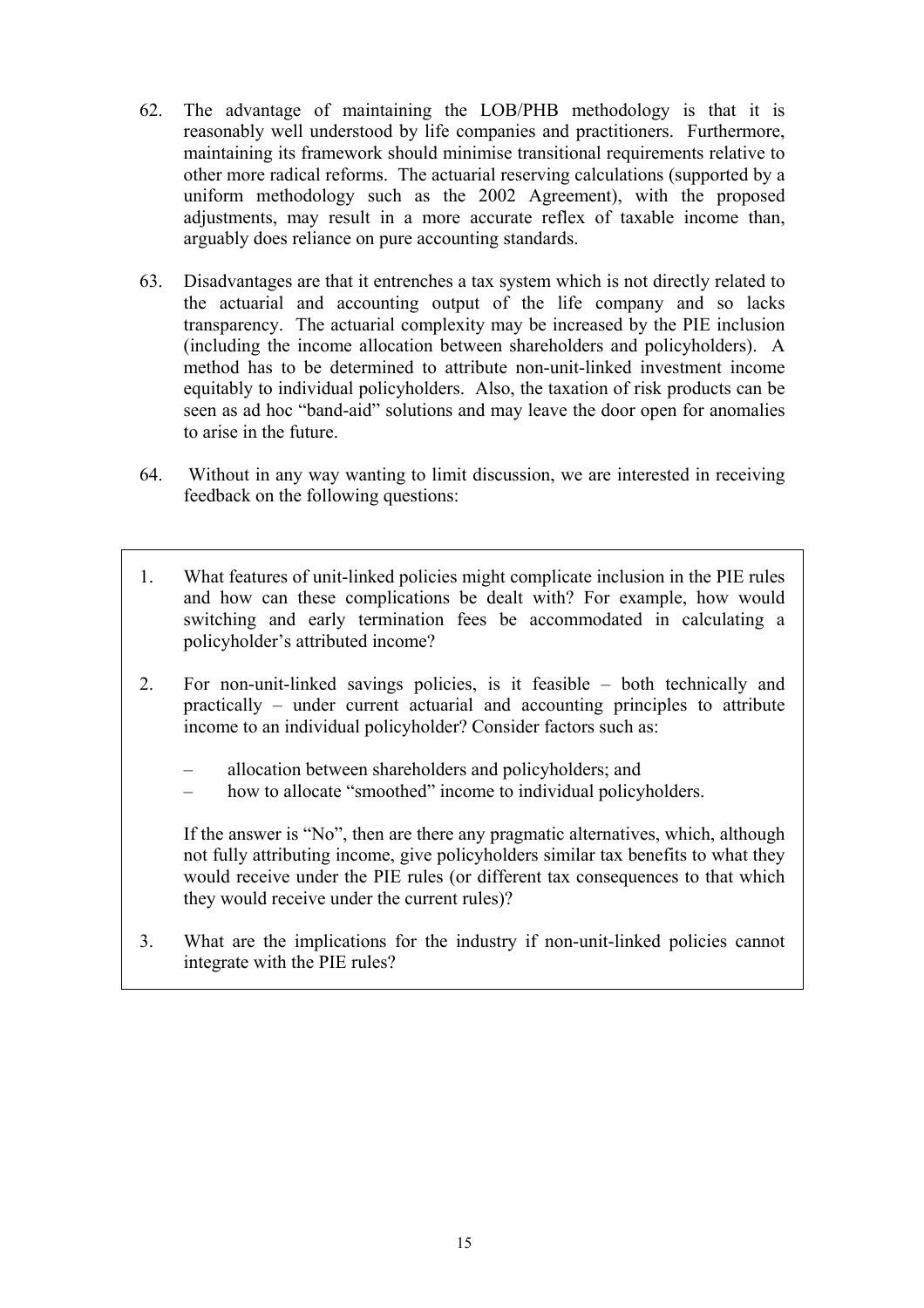# <span id="page-18-0"></span>**Option 2**

l

#### *Integrate with financial accounting rules*

- 65. This option replaces the LOB/PHB dichotomy and uses as a starting point the new financial accounting rules for life insurance, IFRS  $4$ , which applies from 2007, (though owing to their international connections, many New Zealand life insurers would probably be "early adopters"). It adopts IFRS 4's definition of life insurance business<sup>8</sup> (see paragraph 61) and uses the accounting information to ensure that underwriting profits and management fees are taxed appropriately to the life insurer.
- 66. Premiums paid, claims, underwriting profits and changes in the value of liabilities which relate to risk business would be taken into account in determining taxable income of the life insurer. In general, this means that for risk business the life insurer would be taxed in a manner similar to that of a general insurer.
- 67. Realised Australasian equity gains and other taxable investment income relating to policyholders would be taxed under the PIE rules to individual policyholders in the same fashion as discussed in paragraph 61, provided solutions regarding the same problems raised earlier with respect to unit-linked and non-unit-linked products can be resolved.
- 68. The advantages of the financial accounting based approach are:
	- IFRS 4's definition of life insurance is a functional one that will clarify the tax treatment of hybrid products. It will also treat products that have no significant life insurance risk, such as some investment-linked products, correctly as deposits in savings vehicles.

Adopting IFRS's definition would result in the financial accounting treatment of the following selected products:

|                                                                            | Insurance<br>Contract<br>Significant<br><i>insurance risk</i> | Investment<br>Contract<br>Insignificant<br><i>insurance risk</i> |
|----------------------------------------------------------------------------|---------------------------------------------------------------|------------------------------------------------------------------|
|                                                                            |                                                               |                                                                  |
|                                                                            |                                                               |                                                                  |
|                                                                            |                                                               |                                                                  |
| Term life, disability and critical illness                                 | X                                                             |                                                                  |
| Pure endowment                                                             | X                                                             |                                                                  |
| Whole of life                                                              | X                                                             |                                                                  |
| Life contingent annuities and pensions                                     | Χ                                                             |                                                                  |
| Guaranteed investment contract                                             |                                                               | X                                                                |
| Unit-linked without significant mortality risk                             |                                                               | X                                                                |
| Savings contract with lapse or expense risk only                           |                                                               | Х                                                                |
| Disability and medical                                                     | X                                                             |                                                                  |
| Traditional life and non-life reinsurance                                  | X                                                             |                                                                  |
| Reinsurance catastrophe bonds with triggers related to the issuer's losses | Х                                                             |                                                                  |

Arrangements that do not meet the definition of an insurance contract in IFRS 4 must be accounted for as financial instruments. Embedded derivatives must be accounted for at fair value, with changes in fair value being recorded in the income statement. IFRS 4 exempts derivatives from measurement at fair value if the derivative itself is regarded as an insurance contract.

<sup>7</sup> IFRS 4 reflects "Phase One" of the project by the International Accounting Standards Board to develop the life insurance accounting standard. Phase two is in progress.<br><sup>8</sup> Adopting IEBS's definition would result in the

Some insurance contracts contain both insurance and deposit components which, in certain cases, life insurers will be required or permitted to unbundled. However, few products are expected to be affected by the unbundling requirement. The treatment of financial assets is addressed by IAS 39.

The recently released officials' Issues paper "The Tax Consequences of Adopting International Financial Reporting Standards" (September 2006) discusses the taxation policy implications of the changes of accounting for financial arrangements.